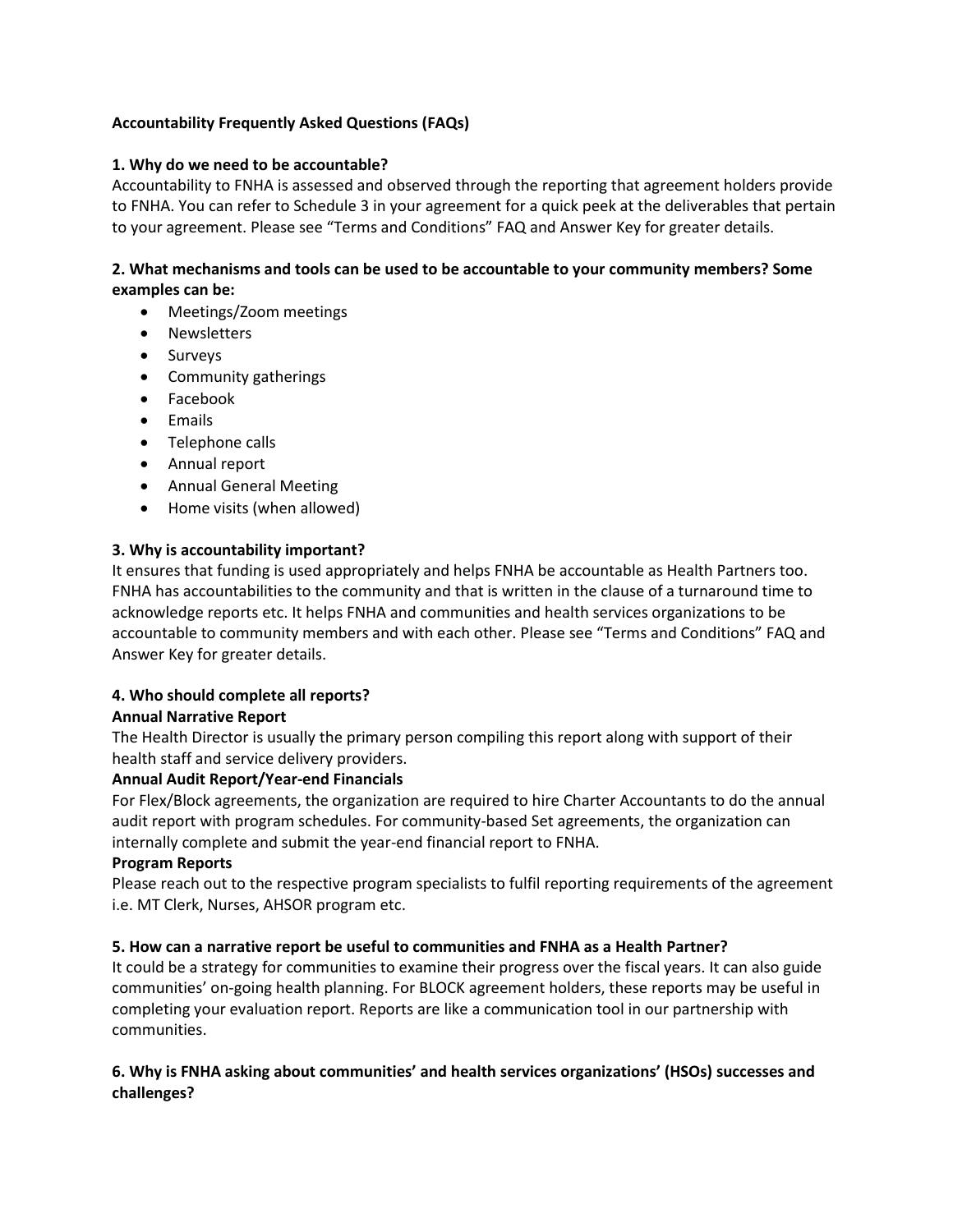The annual narrative report is a useful communication tool within our partnership with you. It is a tool that will inform FNHA on how programs and services are performing within the communities and HSOs. It is an opportunity for the community/HSO to share the strengths of the community/ organization and identify successes as best practice. It also helps to identify opportunities for FNHA to support and provide any guidance that the community/HSO would like.

# **7. FNHA is asking for our staffing information in great detail. Why is this information important?**

Questions about staffing is important for FNHA because they help FNHA gain a sense of where staffing support is needed. They also help raise discussions around interim plans on how the community/organization is or may be able to maintain delivery of health programs and services. Information about updated staffing credentials is important because it helps FNHA ensure that health programs and services are delivered in congruence to provider qualifications as per the terms and conditions of the health funding arrangement.

### **8. We are struggling to complete our annual narrative report. What should we do?**

If you are struggling or are having concerns around the completion of your reports, please do not hesitate to contact your respective Funding Arrangements Advisor for support.

#### **9. Why are there questions about community health planning in this report?**

FNHA has included these questions in the report to stress the importance of the tie between the work that occurred in the fiscal year with your community health plan. The latter usually provides a framework for programs and services delivery within the community and health services organization by identifying successful practices to continue and/ or other practices to tweak, this may help inform you and help you reflect on what updates or revisions to make in your health plan.

#### **10. What is required in an annual audit?**

Annual audited financial statements includes the following:

- Auditor's Report,
- Statement of Financial Position (Balance sheet),
- Statement of Operations (Income statement),
- **•** Statement of Changes in Net Financial Assets,
- Statement of Cash Flow.
- Notes to Financial Statements
- Program Schedules (Unaudited)

#### **Resources**

FN Financial Management Board provides "sample" tools and templates to support Nations accountabilities to its members and funders <https://fnfmb.com/en/tools-and-templates>

#### FNHA's Health & Wellness Planning Toolkit

[https://www.fnha.ca/WellnessSite/WellnessDocuments/FNHA-Health-and-Wellness-Planning-A-Toolkit](https://www.fnha.ca/WellnessSite/WellnessDocuments/FNHA-Health-and-Wellness-Planning-A-Toolkit-for-BC-First-Nations.pdf#search=report%20guide)[for-BC-First-Nations.pdf#search=report%20guide](https://www.fnha.ca/WellnessSite/WellnessDocuments/FNHA-Health-and-Wellness-Planning-A-Toolkit-for-BC-First-Nations.pdf#search=report%20guide)

FNHA's Funding Arrangements Team Information

<https://www.fnha.ca/what-we-do/funding-arrangements#reporting-requirements-summary>